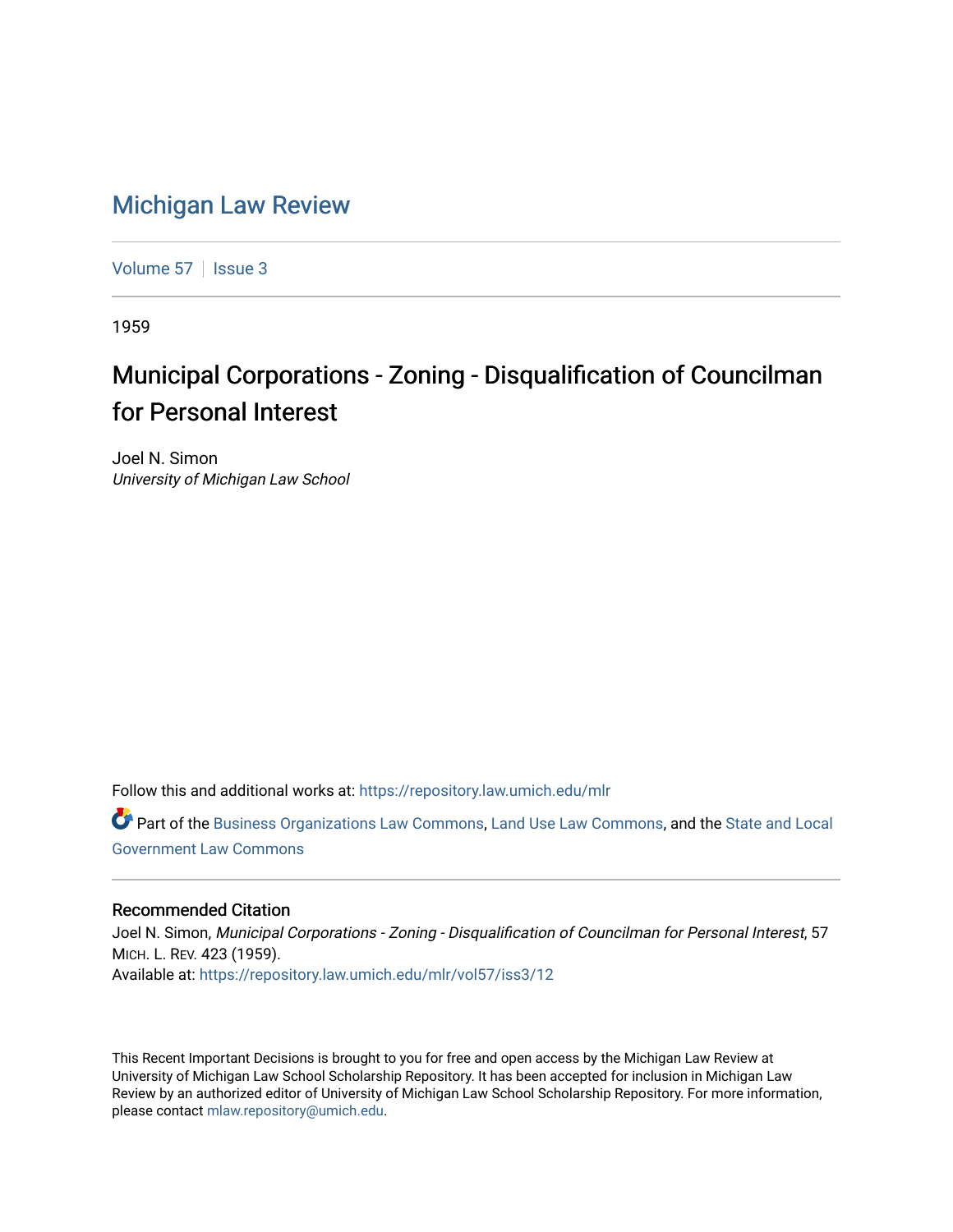MUNICIPAL CORPORATIONS-ZONING-DISQUALIFICATION OF COUNCILMAN FOR PERSONAL INTEREST-An amendatory zoning ordinance was enacted<sup>1</sup> by the city council of Miami Beach for the purpose of changing the zoning of an extensive area fronting on the Atlantic Ocean from a private residential to a hotel district. The amendment received the required affirmative votes of five of the seven members of the council, including the vote of one councilman who owned land in the area affected by the amendment which would be increased in value by \$500,000 because of the zoning change. Plaintiffs, owners of near-by property, filed suit in the circuit court to have the amendatory ordinance declared invalid and to enjoin its enforcement. The chancellor granted the injunction.2 On appeal, *held,* reversed. The enactment by a city council of an amendatory zoning ordinance is a legislative function and cannot be invalidated on the ground that a councilman whose vote was essential to the passage of the ordinance had a substantial financial interest in land affected by the zoning change. *City of Miami Beach v. Schauer,* (Fla. App. 1958) 104 S. (2d) 129.

Courts<sup>3</sup> and secondary authorities<sup>4</sup> subscribe to the general rule that when a municipal council exercises legislative power delegated to it by the state, the courts will not consider the motives or self-interest<sup>5</sup> of the members in passing upon the validity of the action. A government body acts in a legislative capacity when it prescribes a general course of conduct applicable to persons or property within its jurisdiction.6 Action in a quasi-judicial capacity occurs when the body grants or denies a privilege based upon a finding of fact that circumstances exist which require the application of a general rule.7 Viewed as a difference in the degree of

 $2$  The chancellor ruled that the councilman's interest compelled the court to assign a fraudulent motive to him. On appeal the evidence was held to not indicate any fraudulent action on his part. Principal case at 131.

<sup>3</sup>Soon Hing v. Crowley, II3 U.S. 703 (1885); Blankenship v. Richmond, 188 Va. 97, 49 S.E. (2d) 321 (1948); Moore v. Village of Ashton, 36 Idaho 485, 2ll P. 1082 (1922); People v. Gardner, 143 Mich. 104, 106 N.W. 541 (1906).

4 1 ANTIEAU, MUNICIPAL CORPORATION LAW §4.10 (1955); 5 McQUILLIN, MUNICIPAL CORPORATIONS, 3d ed., §16.90 (1949).

<sup>5</sup>Statements will be found to the effect that a public officer will be disqualified from voting on any matter in which he has a direct pecuniary interest, but these are usually dicta, for the cases were concerned with quasi-judicial or administrative action. See, e.g., Genkinger v. New Castle, 368 Pa. 547, 84 A. (2d) 303 (1951) (councilmen voted themselves pensions). See generally Low v. Town of Madison, 135 Conn. I, 60 A. (2d) 774 (1948), and 133 A.L.R. 1258 (1941).

6 Story v. Macon, 205 Ga. 590, 54 S.E. (2d) 396 (1949) (ordinance providing for street paving); Blankenship v. Richmond, note 3 supra, at 104: "An ordinance that regulates or restricts the use of property regulates or restricts conduct with respect to that property and is purely legislative."

7 West Jersey Traction Co. v. Board of Public Works of the City of Camden, 56

<sup>1</sup> Under authority of Fla. Stat. Ann. (1943) §176.02. For a discussion of the Florida enabling act, see BENTLEY AND BAYER, MUNICIPAL ZONING: FLORIDA LAW AND PRACTICE (1950).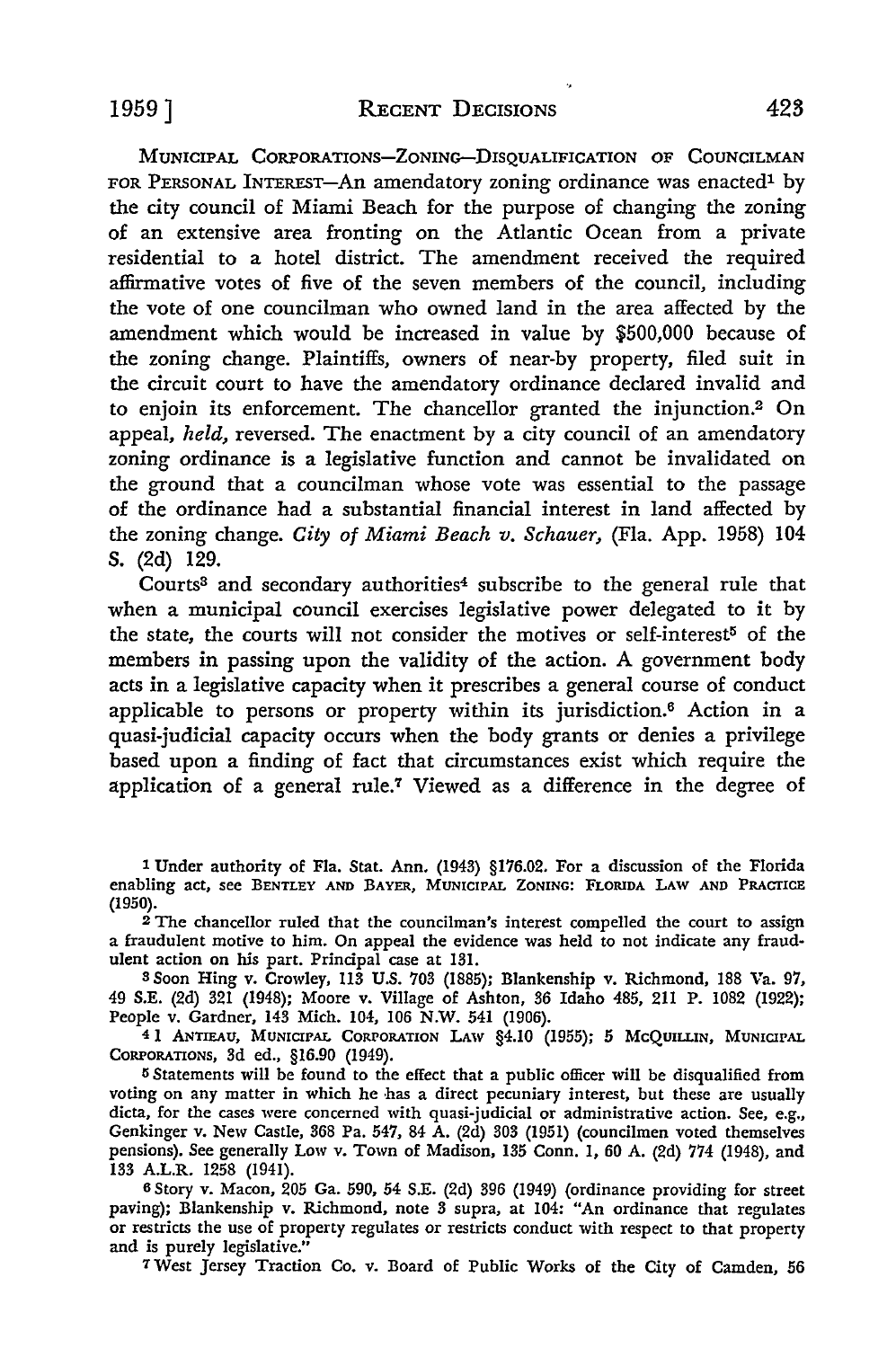allowable discretion, a quasi-judicial body exercises a discretion which operates only within an area defined by the grant of the legislative body and is governed by the standards which the latter imposes.8 The recent case of *Aldom v. Borough of Roseland9* held an amendment to a zoning ordinance to be a quasi-judicial act because of the deliberative function involved in the council's taking testimony and weighing conflicting public considerations in reaching its decision to amend. However, the nature of the legislative function should not be altered because evidence is received upon which a decision to legislate is predicated.10 The reasoning of the *Aldom* case seems to confuse an amendatory zoning ordinance with the granting of a variance.<sup>11</sup> A variance qualifies as a quasi-judicial act<sup>12</sup> as it is granted by a board<sup>13</sup> exercising discretion to vary the application<sup>14</sup> of a zoning ordinance to specific property without affecting other property,<sup>15</sup> and permits only the particular use for which it is requested.16 An amendment to a zoning ordinance alters the district's size and shape and reclassifies the use permitted of all property in the area affected.17 The principal

N.J.L. 431, 29 A. 163 (1894), affd. sub nom. Camden Horse Railroad Co. v. West Jersey Traction Co., 57 N.J.L. 710, 34 A. 1134 (1895).

s Sieg! v. Zoning Board of North Kingston, 75 R.I. 502, 67 A. (2d) 369 (1949) (reclassification from one established zone to another of lower rating held to be an act of legislative discretion, not quasi-judicial); Matter of Larkin Co. v. Schwab, 242 N.Y. 330, 151 N.E. 637 (1926).

9 42 N.J. Super. 495, 127 A. (2d) 190 (1956). Cf. Pyatt v. Mayor and Council of Dunellen, 9 N.J. 548, 89 A. (2d) I (1952).

lOFrank v. Balog, 189 Misc. 1016, 73 N.Y.S. (2d) 285, affd. 272 App. Div. 941, 72 N.Y.S. (2d) 75 (1947). Cf. 4 McQUILLIN, MuNICIPAL CoRPORATIONS, 3d ed., §13.05 (1949).

11 See also Aliainello v. Town Council of East Providence, 83 R.I. 395, 117 A. (2d) 233 (1955). . 12 l METZENBAUM, LAW OF ZONING, 2d ed., 675 (1955): 8 McQUILLIN, MUNICIPAL COR-

PORATIONS, 3d ed., §25.230 (1957): Piggott v. Borough of Hopewell, 22 **N.J.** Super. 106, 91 A. (2d) 667 (1952).

13 Variances have also been granted by ordinances enacted by the council upon recommendation of the board of adjustment. See Downey v. Grimshaw, 410 Ill. 21, IOI N.E. (2d) 275 (1951).

14 The granting of a variance is based on the hardship which results from strict application of the wning ordinance to particular property. Oklahoma City v. Harris, 191 Okla. 125, 126 P. (2d) 988 (1941); Matter of Otto v. Steinhilber, 282 N.Y. 71, 24 N.E. (2d) 851 (1939).

15 People ex rel. Miller v. Gill, 389 Ill. 394, 59 N.E. (2d) 671 (1945). A board of adjustment cannot under the guise of a variance effect an amendment to a zoning ordinance. Allan v. Zoning Board of Warwick, 79 R.I. 413, 89 A. (2d) 364 (1952): Walton v. Tracy Loan and Trust Co., 97 Utah 249, 92 P. (2d) 724 (1939) (gas station in residential area improper). The board of adjustment is precluded from altering the boundaries of the use districts delimited by the ordinance. Kindergan v. Board of Adjustment of River Edge, 137 N.J.L. 296, 59 A. (2d) 857 (1948). But see McMahon v. Board of Zoning Appeals, 140 Conn. 433, 101 A. (2d) 284 (1953). See generally 168 A.L.R. 51 (1947).

16 But the variance must be in harmony with the general purpose and in the spirit of the zoning regulations. Lee v. Board of Adjustment, 226 N.C. 107, 37 S.E. (2d) 128- (1946).

17 People ex rel. Miller v. Gill, note 15 supra.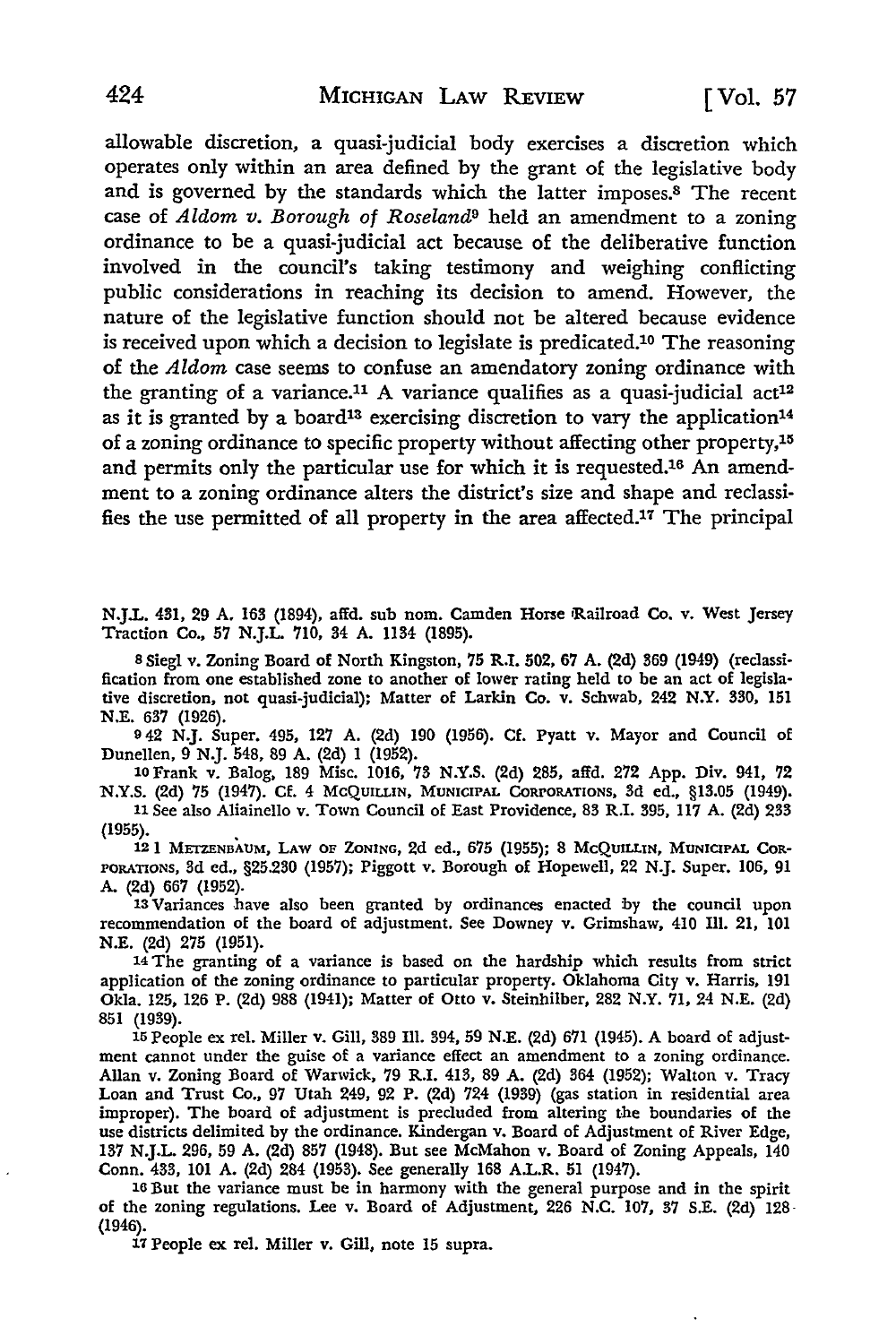case, despite the rationale of *Aldom* case, appears correct in its classification of the amendatory zoning ordinance as a legislative action.18

It can be argued, however, that courts should not attempt to distinguish between legislative and quasi-judicial functions of the municipal council when considering the effect of an interested councilman's vote in zoning action, and should disqualify self-interested voting in either case. Initially there is the difficulty inherent in classifying the nature of the power exercised by the governmental body. Secondly, the typical municipal council is composed of relatively few members whose personal interests are more easily discovered than might be the self-interests of members of a larger state or federal legislative body.19 Thirdly, like municipal contracts,20 zoning seems to be particularly susceptible to self-interested action by councilmen, and its important effect on the free use and enjoyment of property justifies closer scrutiny by the courts.21 It may be contended that the election process provides a sufficient check on a councilman's selfinterested .action.22 But the interested councilman could realize the benefits of his action before a subsequently elected council would be able to enact corrective measures, and such corrective measures might not be effective against property owners who had relied on the prior action.23 The argument often made, that judicial review of a councilman's motives in legislative action would interfere with a co-ordinate branch of the govemment,24 seems to call for only a statement of the conclusion of the court that it will not review the council's action in this case, since courts occasionally do review actions of other government branches. In addition, while this argument should also apply when the council acts in a quasijudicial capacity, courts have not hesitated to apply a rule of disqualification for self-interest in these cases.25 Although the courts have generally refrained from stating that the rule of non-review of motives in legislative

18 Blankenship v. Richmond, note 3 supra.

19 The diverse and perhaps unascertainaole interests of the members of any legislative body of substantial size would seem to render impractical a judicial invalidation of the legislative action on grounds of self-interested voting.

20 See IO McQUILLIN, MUNICIPAL CORPORATIONS, 3d ed., §29.97 (1949).

21 Two situations where an exception to a rule of disqualification may be appropriate are (1) where so many councilmen are interested that the council could not act [See Gardiner v. City of Bluffton, 173 Ind. 454, 89 N.E. 853 (1909)), and (2) where the vote of the interested councilman is in accord with the mandate of his constituents. A possible solution to the first situation is the use of a referendum [See 8 McQUILLIN, MUNICIPAL CORPORATIONS, 3d ed., §25.246 (1957).J. The difficulty of proving the existence of a mandate from constituents may well dictate that courts ignore the second exception.

22 E.g., Moore v. Village of Ashton, note 3 supra.

23 A subsequent zoning ordinance cannot deprive an owner of a right, acquired under a prior ordinance, to use his property in a certain manner, unless the use constitutes a nuisance. 8 McQUILLIN, MUNICIPAL CORPORATIONS, 3d ed., §25.181 (1957). But see Matter of Harbison v. Buffalo, 4 N.Y. (2d) 553, 152 N.E. (2d) 42 (1958).

24 E.g., Moore v. Village of Ashton, note 3 supra.

25 See 32 *AL.R.* 1519 (1924); 133 *AL.R.* 1258 (1941).